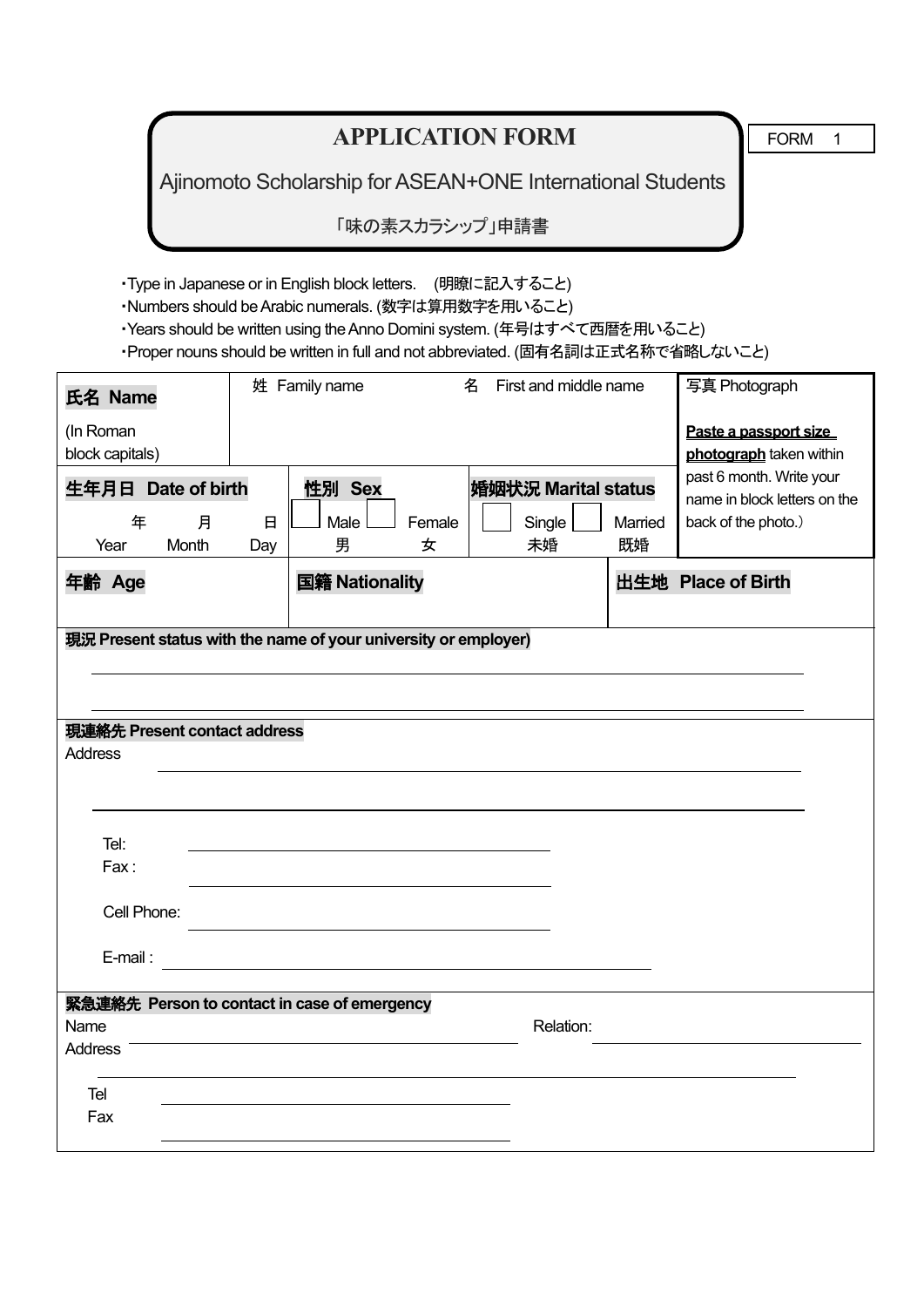| <b>GPA(Grade Point Average)</b><br>Bachelor's__________________<br>Master's _________________ |                                 |                 |                |                           |  |  |  |
|-----------------------------------------------------------------------------------------------|---------------------------------|-----------------|----------------|---------------------------|--|--|--|
| <b>GRE</b><br>一般知識点 General Point________________<br>科目点 Subject Point__________________      |                                 |                 |                |                           |  |  |  |
| (If possible)                                                                                 |                                 |                 |                |                           |  |  |  |
| 学歴 Educational background                                                                     |                                 |                 |                |                           |  |  |  |
|                                                                                               | Name and Location of            | Period attended | Years and      | Major Subject, Diploma or |  |  |  |
|                                                                                               | School                          | to schools      | month attended | <b>Degree Awarded</b>     |  |  |  |
| 小学校                                                                                           | Name                            | From            | Years          |                           |  |  |  |
| <b>Elementary School</b>                                                                      |                                 |                 |                |                           |  |  |  |
|                                                                                               | Location (City)                 | To              | <b>Months</b>  |                           |  |  |  |
| 中学校                                                                                           | Name                            | From            | Years          |                           |  |  |  |
| Middle School                                                                                 |                                 |                 |                |                           |  |  |  |
|                                                                                               | Location (City)                 | To              | <b>Months</b>  |                           |  |  |  |
|                                                                                               |                                 |                 |                |                           |  |  |  |
| 高校                                                                                            | Name                            | From            | Years          |                           |  |  |  |
| <b>High School</b>                                                                            | Location (City)                 | To              | <b>Months</b>  |                           |  |  |  |
|                                                                                               |                                 |                 |                |                           |  |  |  |
| 大学                                                                                            | Name                            | From            | Years          |                           |  |  |  |
| University/College                                                                            |                                 |                 |                |                           |  |  |  |
|                                                                                               | Location (City)                 | To              | <b>Months</b>  |                           |  |  |  |
| 4年制大学 4-Year University/College                                                               |                                 |                 |                |                           |  |  |  |
|                                                                                               | 5年制大学 5-Year University/College |                 |                |                           |  |  |  |
| 大学院                                                                                           | Name                            | From            | Years          |                           |  |  |  |
| <b>Graduate School</b>                                                                        |                                 |                 |                |                           |  |  |  |
|                                                                                               | Location (City)                 | To              | <b>Months</b>  |                           |  |  |  |
| 修業年限合計 Total years of education                                                               |                                 |                 | Years          |                           |  |  |  |
|                                                                                               |                                 |                 |                |                           |  |  |  |
|                                                                                               |                                 |                 | <b>Months</b>  |                           |  |  |  |

## **職歴 Employment record** 年代順にお書きください(Please fill in your record in chronological order)

| 組織の名前                            | 勤務期間                 | 役職       | 職種           |
|----------------------------------|----------------------|----------|--------------|
| Name and address of organization | Period of employment | Position | Type of work |
|                                  | From                 |          |              |
|                                  |                      |          |              |
|                                  | To                   |          |              |
|                                  | From                 |          |              |
|                                  |                      |          |              |
|                                  | To                   |          |              |
|                                  | From                 |          |              |
|                                  |                      |          |              |
|                                  | To                   |          |              |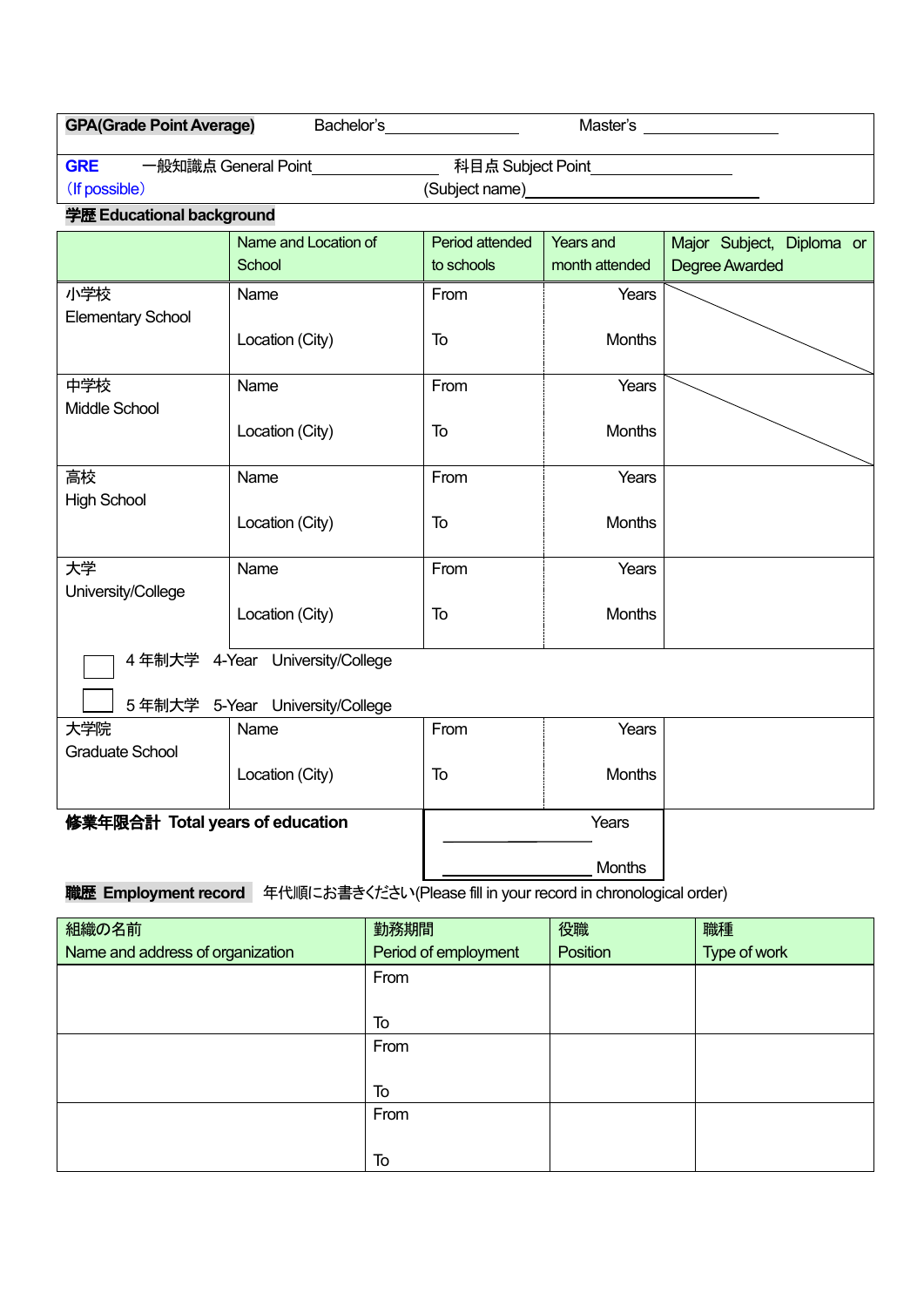### 学位 **[Academic](javascript:goWordLink(%22academic%22)) [Degree](javascript:goWordLink(%22degree%22))**

| 機関                     |                      | Year               | Month               |
|------------------------|----------------------|--------------------|---------------------|
| Institution            |                      | 年                  | 月                   |
| 取得学位 Conferred Degree: | a) Bachelor's Degree | b) Master's Degree | c) Doctorial Degree |
|                        | 学士                   | 修士                 | 博士                  |

#### 指定された大学における希望する大学院研究科

(※希望する大学の大学院研究科、専攻(コース)、指導教員名を記入。)

**Name of graduate school, major and host professor of designated Universities which you wish to enroll.**

| <b>University Name</b> | <b>Graduate School</b> | Major (Course) | <b>Host Professor</b> |
|------------------------|------------------------|----------------|-----------------------|
|                        |                        |                |                       |
|                        |                        |                |                       |
|                        |                        |                |                       |
|                        |                        |                |                       |
|                        |                        |                |                       |

以下のいずれかを選んでください。 Select one with placing × in the ( ).

## ( ) 外国人研究生(原則1年間)+修士課程(2年間)を希望する。 **Foreign research student (Generally 1 year) + Master course student (2 years)**

( ) 修士課程(2年)を希望する。 Master course student (2 years)

| 日本語習熟度 Japanese Language Proficiency (If possible)                       |                        |      |                          |  |                                                 |  |  |
|--------------------------------------------------------------------------|------------------------|------|--------------------------|--|-------------------------------------------------|--|--|
| 日本語学習歴 Details of Japanese Language Study                                |                        |      |                          |  |                                                 |  |  |
|                                                                          | 学習期間                   | 学習時間 |                          |  | 日本語学習機関又は大学履修科目名                                |  |  |
|                                                                          | Period of Study(MM/YY) |      | <b>Total study Hours</b> |  | Name of Institution or Course in the university |  |  |
| From:                                                                    | To:                    |      | Hours                    |  |                                                 |  |  |
|                                                                          |                        |      |                          |  |                                                 |  |  |
| 日本語能力検定試験の結果<br>Result of your JLPT (Japanese Language Proficiency Test) |                        |      |                          |  |                                                 |  |  |
| 受験日                                                                      |                        |      | 受験地                      |  | 試験結果                                            |  |  |
| Date of the test                                                         |                        |      | Place of the test        |  | Your test result                                |  |  |
| Month                                                                    | Year                   |      |                          |  | Level passed:                                   |  |  |
|                                                                          |                        |      |                          |  | Total score:                                    |  |  |